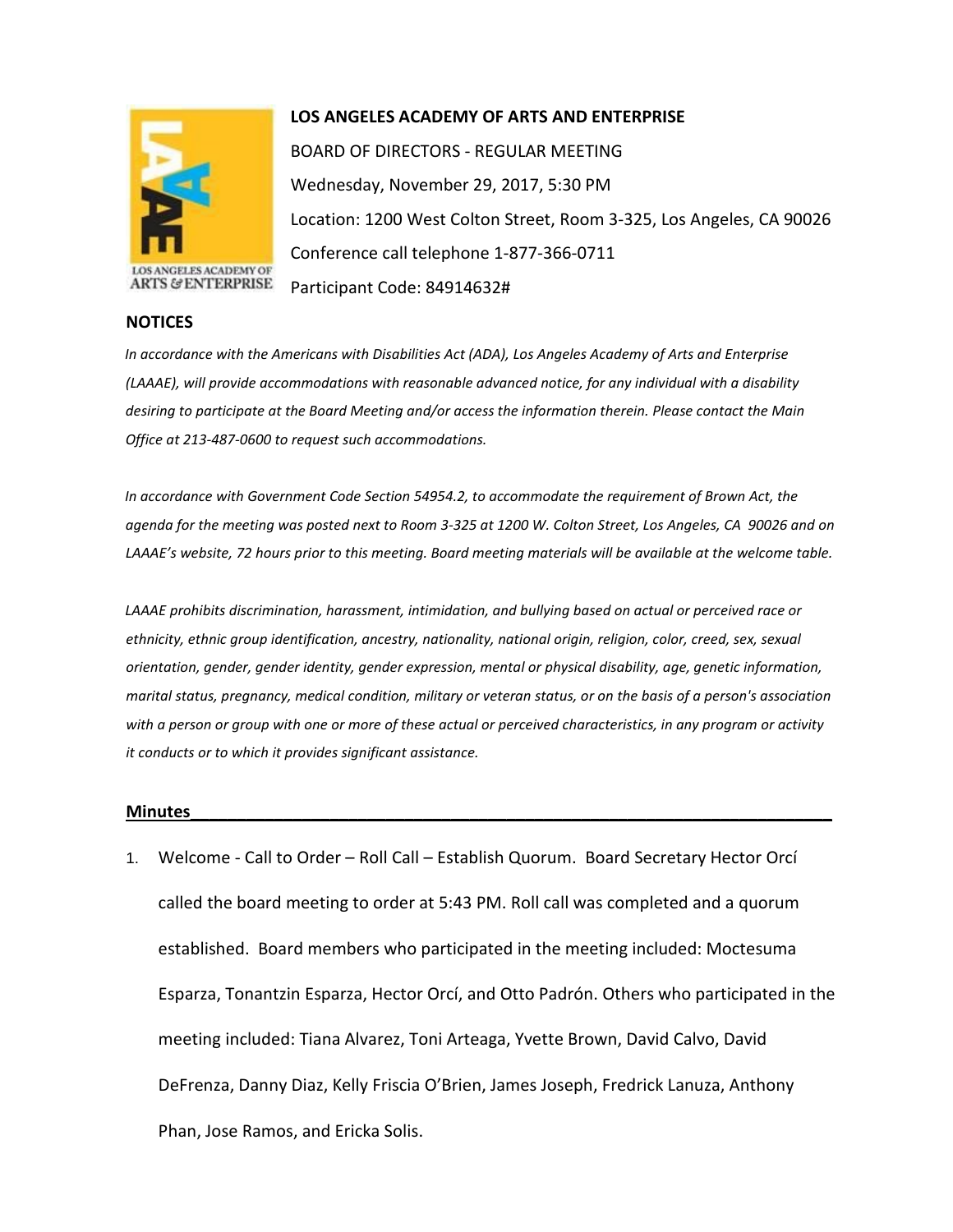- 2. Approval of Agenda. The board unanimously approved the agenda for the November 29, 2017 meeting. Motion to approve by Tonantzin Esparza; second by Otto Padrón.
- 3. Approval of Previous Meeting Minutes. No action taken.
- 4. Principal Update. Fredrick Lanuza reported on the enrollment and academic status of the school. The presentation included a statement of the students and teachers of the month for September, October and November. The September students of the month were Steve Prado, Ingrid Garcia, Neida Hernandez, and Bryan Lopez Izaguirre. The September teachers of the month were David DeFrenza and Tiana Alvarez. The October students of the month were Salma Angulo and Elias Reyes. The October teachers of the month were Stephanie Salino and Tyler O'Brien. The November students of the month were Abigail Hernandez, Ingrid Garcia, Allen Gavarrate, and Steve Prado. The November teachers of the month were Hugo Davila, Richard Bin, and Carey Richter. The dashboard presentation and report are incorporated by reference herein.
- 5. Stakeholder Update. David DeFrenza and Tiana Alvarez reported on the student body activities. DeFrenza shared that the athletics season for the Fall had closed and the Winter season had commenced. Students in team sports were excited to compete with other schools. Alvarez reported that the students were excited to perform in the Winter Visual and Performing Arts show.
- 6. Public Comment. There were none.
- 7. New Business.

a. Approval of Financial Reports. Yvette Brown provided a report of the financial status of the school. The board unanimously approved the balance sheet, income statement, budget to actuals, cash flow, and check register. Motion to approve by Moctesuma Esparza; second by Otto Padrón.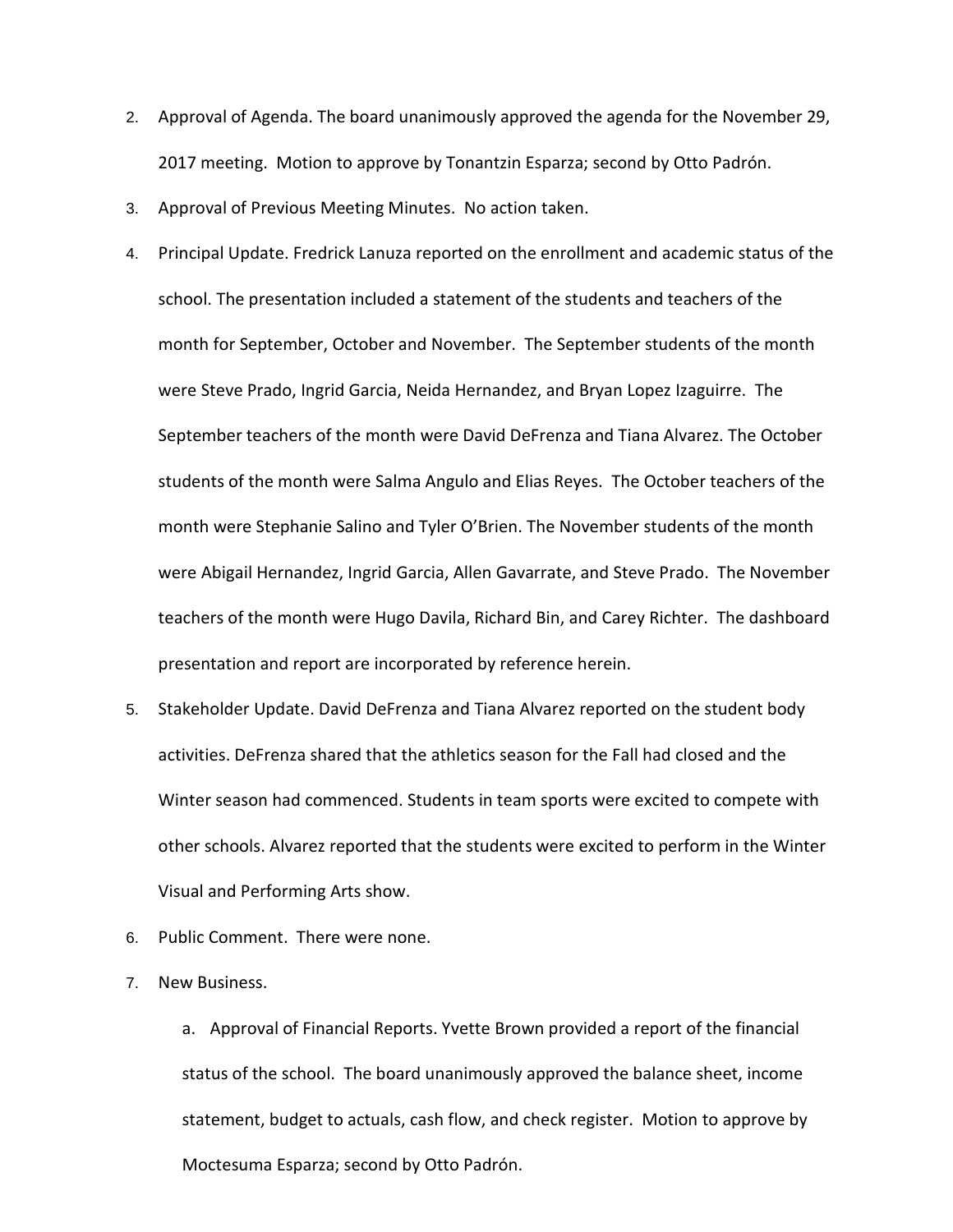- 8. Approval of 1st Interim Report. The board unanimously approved the 1st interim report. Motion to approve by Moctesuma Esparza; second by Otto Padrón.
- 9. Resolution to Open Bank Accounts with Far East Bank, Community Bank, BBVA. The board unanimously resolved to open bank accounts with Far East Bank, Community Bank, and BBVA. Motion to resolve by Moctesuma Esparza; second by Otto Padrón.
- 10. Resolution to Continue \$250,000 Certificate of Deposit at ProAmerica and add David Calvo as a signatory. The board unanimously resolved to maintain the \$250,00 Certificate of Deposit at ProAmerica and add David Calvo as a signatory. Motion to approve by Moctesuma Esparza; second by Otto Padrón.
- 11. Approval of the Revised Student and Family Handbook. The board unanimously approved the revised Student and Family Handbook. Motion to approve by Moctesuma Esparza; second by Otto Padrón.
- 12. Resolution to approve Suicide Prevention Policy. The board recognized the stakeholders involved in the review of LAUSD's prevention, intervention, and postvention policy throughout the 2016-2017 school year and unanimously resolved to approve the Suicide Prevention Policy. Motion to approve by Moctesuma Esparza; second by Otto Padrón.
- 13. Approval of State Dashboard Indicator Reports. The board unanimously approved the state dashboard indicator reports. Motion to approve by Moctesuma Esparza; second by Otto Padrón.
- 14. Review of Updated Conflict Resolution Policy. The board unanimously approved the updated Conflict Resolution policy. Motion to approve by Moctesuma Esparza; second by Otto Padrón.